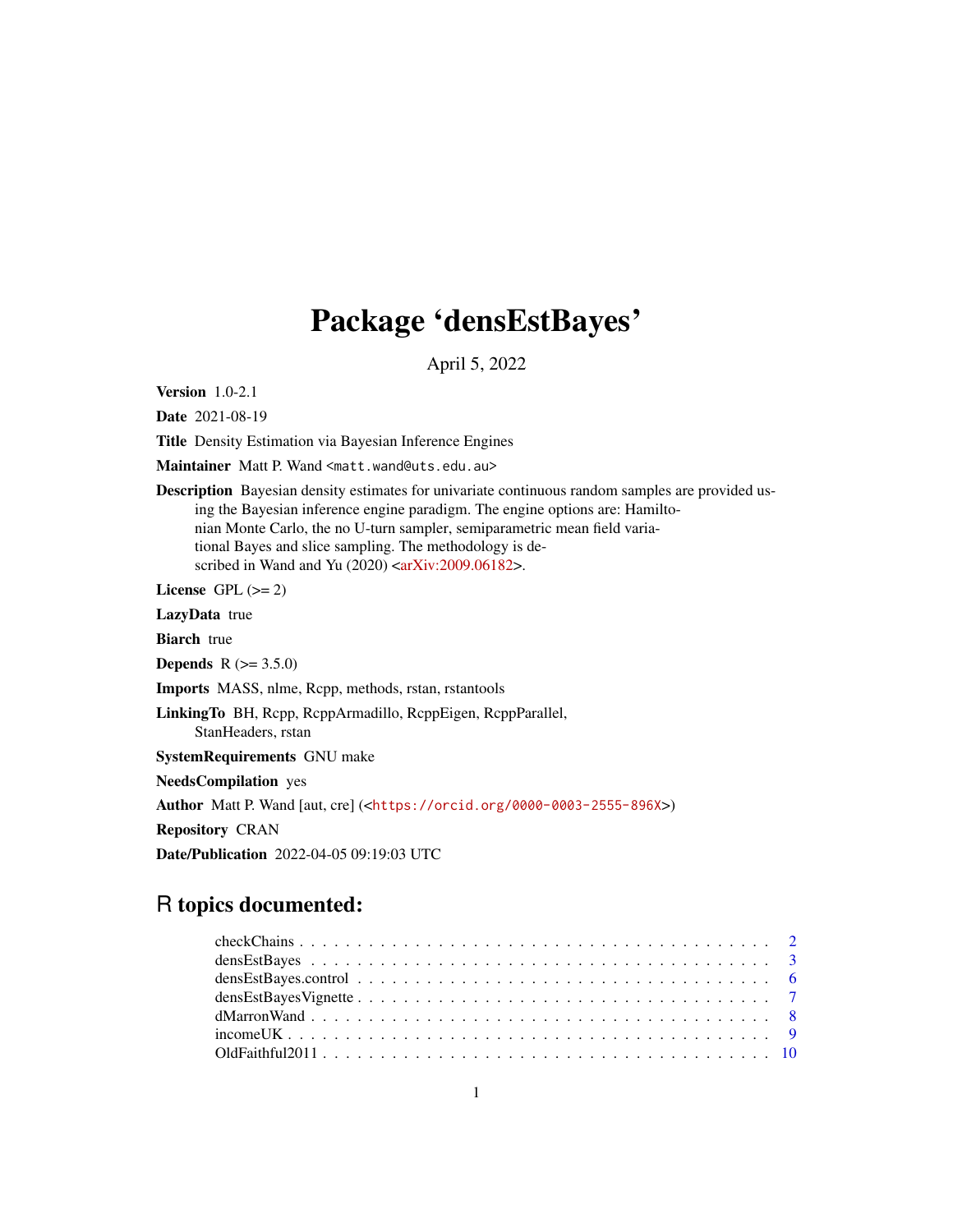#### <span id="page-1-0"></span>2 checkChains and the checkChains and the checkChains and the checkChains and the checkChains and the checkChains and the checkChains and the checkChains and the checkChains and the checkChains and the checkChains and the

| Index |  |  |  |  |  |  |  |  |  |  |  |  |  |  |  |  | -16 |
|-------|--|--|--|--|--|--|--|--|--|--|--|--|--|--|--|--|-----|
|       |  |  |  |  |  |  |  |  |  |  |  |  |  |  |  |  |     |
|       |  |  |  |  |  |  |  |  |  |  |  |  |  |  |  |  |     |

checkChains *Check Markov chain Monte Carlo samples*

### **Description**

Facilitates a graphical check of the Markov chain Monte Carlo samples ("chains") corresponding to vertical slices of the log-density function estimate at five representative abscissa values.

#### Usage

```
checkChains(fitObject,locations = "equally-spaced")
```
#### **Arguments**

| fitObject | densEstBayes() fit object.                                                                                                                                                                                                                                                                                             |
|-----------|------------------------------------------------------------------------------------------------------------------------------------------------------------------------------------------------------------------------------------------------------------------------------------------------------------------------|
| locations | Character string that specifies the locations of the vertical slices for the chains<br>to be displayed. The options are:<br>"equally-spaced" for 5 equally-spaced locations over the range of the data.<br>"hexiles" for the locations being the sample hexiles of the data.<br>The default value is "equally-spaced". |
|           |                                                                                                                                                                                                                                                                                                                        |

### Details

A graphic is produced that summarises the Markov chain Monte Carlo samples ("chains") corresponding to vertical slices of the log-density function estimate at five representative abscissae. If the location is specified to be "equally-spaced" and the range.x array of the density estimate is the interval [a,b] then the abscissae are  $a + j(b-a)/6$  for  $j=1,2,3,4,5$ . If the location is specified to be "hexiles" then the abscissae are the sample hexiles of the data. The columns of the graphic are the following summaries of each chain: (1) trace (time series) plot, (2) lag-1 plot in which each chain value is plotted against its previous value and (3) sample autocorrelation function plot as produced by the R function acf().

#### Author(s)

Matt P. Wand <matt.wand@uts.edu.au>

# Examples

library(densEstBayes) ; data(OldFaithful2011) # Obtain a density estimate for the `OldFaithful2011' data: dest <- densEstBayes(OldFaithful2011)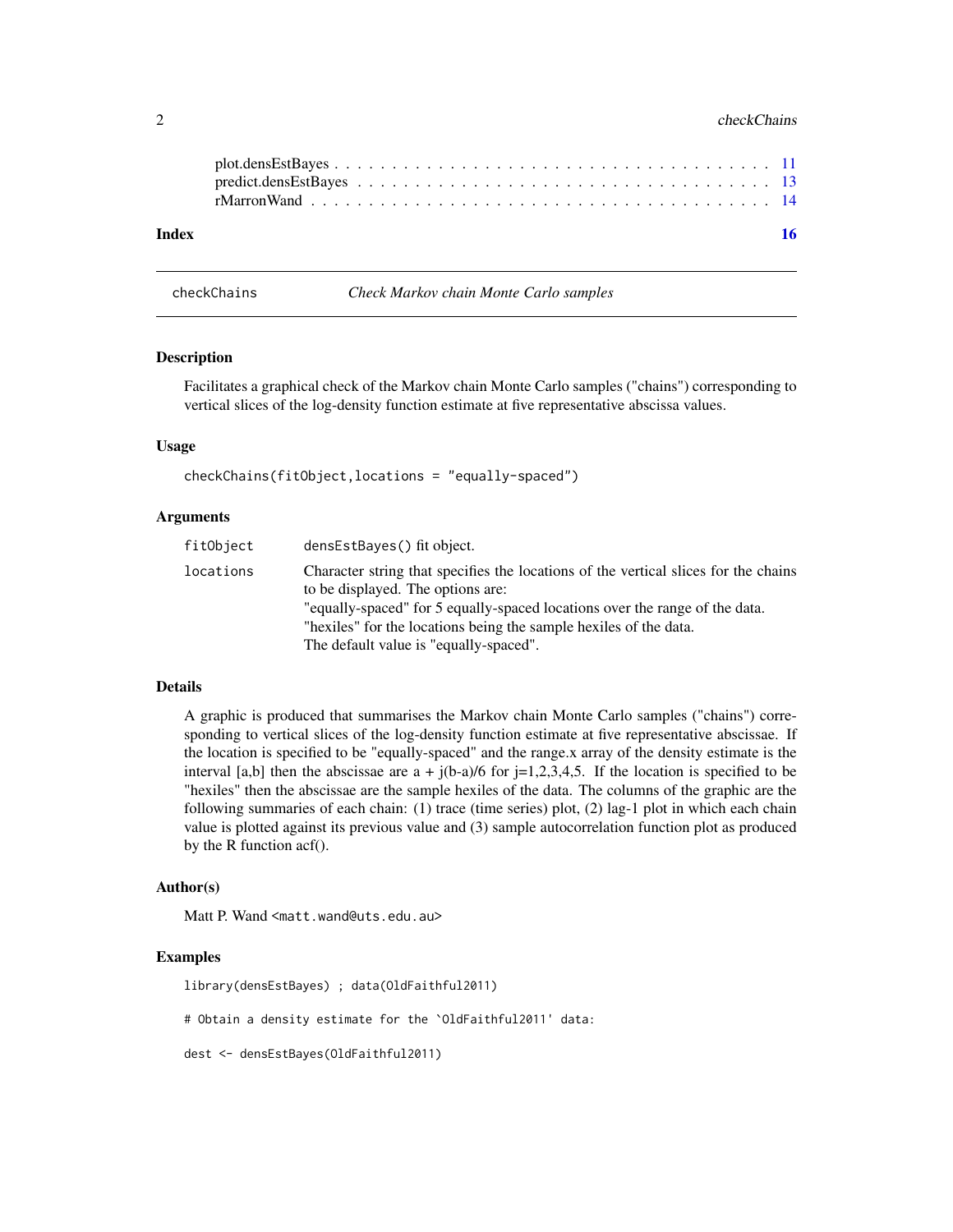#### <span id="page-2-0"></span>densEstBayes 3

# Obtain a graphic for checking the chains:

checkChains(dest)

densEstBayes *Density estimation via Bayesian inference engines*

#### Description

Construction of a high quality density estimate from a random sample is a fundamental problem in Statistics. This function delivers solutions to this problem by calling upon Bayesian inference engine algorithms with roots in the Machine Learning literature. Both stochastic and faster deterministic algorithms are provided. The stochastic options are Hamiltonian Monte Carlo and the no U-turn sampler (through the Stan inference engine) and slice sampling. The deterministic option is semiparametric mean field variational Bayes. The last of these options provides a very quick Bayesian density estimate, whereas the other options take longer to compute but, according to extensive simulation testing, are highly accurate. The essence of the approach is conversion of the density estimation problem to a Bayesian Poisson mixed model problem via binning on a fine grid. An attractive by-product of the binning approach is the ability to handle very large sample sizes. The number of bins, rather than the sample size, is the limiting factor.

#### Usage

densEstBayes(x,method,verbose,control)

#### Arguments

| $\mathsf{x}$ | Vector containing a continuous univariate data set.                                                                                                                                                                  |
|--------------|----------------------------------------------------------------------------------------------------------------------------------------------------------------------------------------------------------------------|
| method       | Character string for specifying the method to be used:<br>"HMC" = Hamiltonian Monte Carlo,<br>"NUTS" = the no U-turn sampler,<br>"slice" = slice sampling,<br>"SMFVB" = semiparametric mean field variational Bayes. |
| verbose      | Boolean variable for specifying whether or not progress messages are printed to<br>the console. The default is TRUE.                                                                                                 |
| control      | Function for controlling Markov chain Monte Carlo sample sizes and other spec-<br><i>ifications.</i>                                                                                                                 |

#### Details

The crux of the Bayesian density estimation approach is to bin the input data on a fine equallyspaced grid and treat the bin counts as response data in a Bayesian Poisson mixed model-based penalized splines model. Section 8 of Eilers and Marx (1996) provides details on couching the density estimation problem as a Poisson penalized splines problem.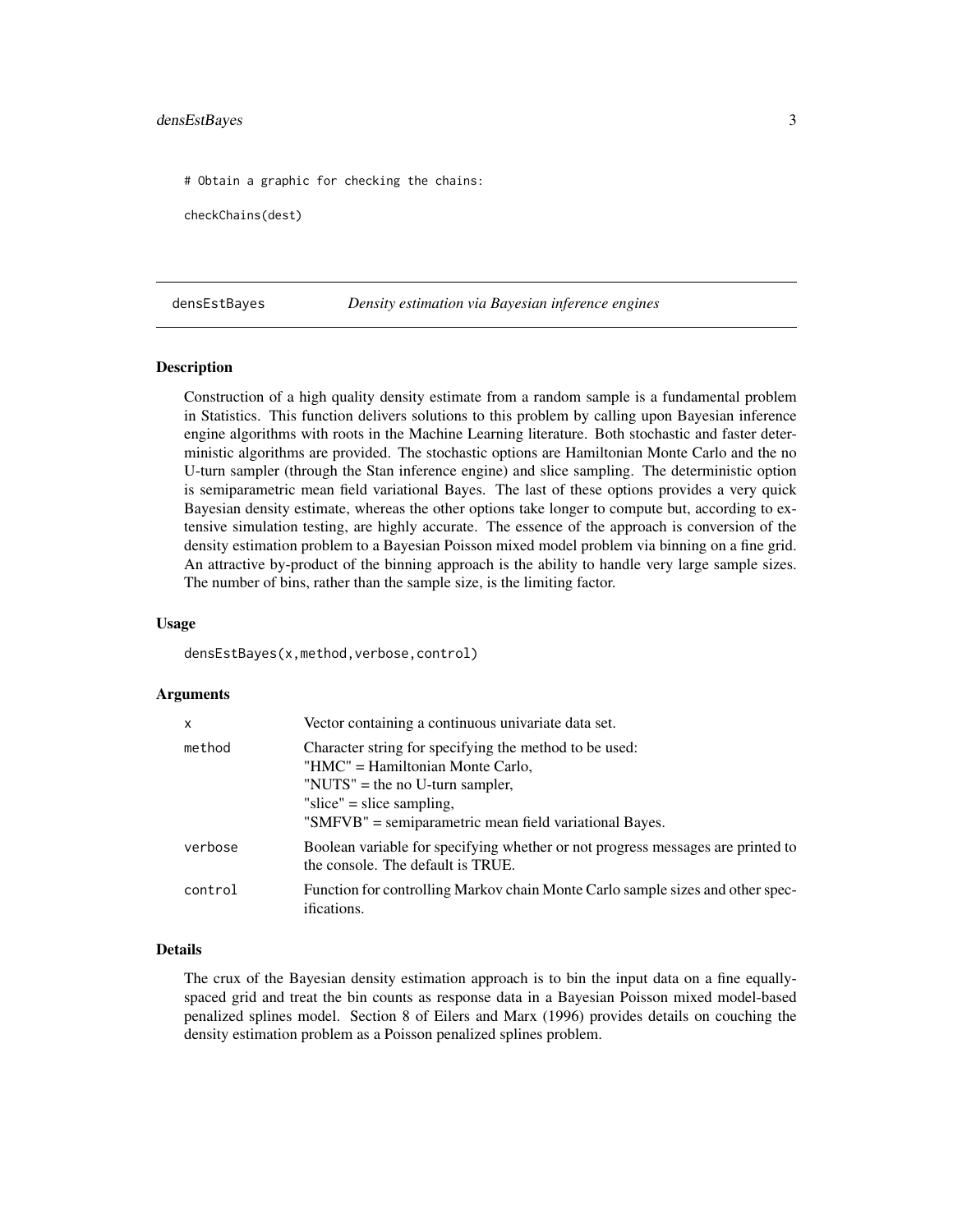Fitting and inference for the resultant Bayesian Poisson mixed model is carried out using one of four possible approaches as specified by the method argument; one of which is deterministic ("SMFVB") and three of which are stochastic ("HMC", "NUTS" and "slice").

The settings method = "HMC" and method = "NUTS" correspond, respectively, to the Markov chain Monte Carlo approaches Hamiltonian Monte Carlo (e.g. Neal, 2011) and the no-U-turn sampler (Hoffman and Gelman, 2014) and fitting and inference is performed using the Stan Bayesian inference engine via the rstan package (Stan Development Team, 2017).

The setting method = "slice" corresponds to slice sampling (e.g. Neal, 2003).

The setting method = "SMFVB" uses a semiparametric mean field variational Bayes approach as summarised in Algorithm 1 of Luts and Wand (2015). Comparatively speaking, this method leads to a very quick density estimate but at some accuracy and convergence reliability costs.

### Value

An object of class densEstBayes, which is a list with the following components:

| method       | the value of method.                                                                                                                                                                                                                                                                                                                                                                                                                                                                                                                                                                                                                                                                                                                                                                                                                                                                                                                                                                                                                                            |
|--------------|-----------------------------------------------------------------------------------------------------------------------------------------------------------------------------------------------------------------------------------------------------------------------------------------------------------------------------------------------------------------------------------------------------------------------------------------------------------------------------------------------------------------------------------------------------------------------------------------------------------------------------------------------------------------------------------------------------------------------------------------------------------------------------------------------------------------------------------------------------------------------------------------------------------------------------------------------------------------------------------------------------------------------------------------------------------------|
| range.x      | a numerical vector with 2 entries such that $range.x[1]$ is the lower limit and<br>range. $x[2]$ is the upper limit of the interval over which the density estimate was<br>computed.                                                                                                                                                                                                                                                                                                                                                                                                                                                                                                                                                                                                                                                                                                                                                                                                                                                                            |
| intKnots     | a numerical vector containing the locations of the interior knots used in the cubic<br>O'Sullivan spline basis                                                                                                                                                                                                                                                                                                                                                                                                                                                                                                                                                                                                                                                                                                                                                                                                                                                                                                                                                  |
| determFitObj | if method is "SMFVB" then determFitObj is a list with the following compo-<br>nents:<br>mu.q.betau: numerical vector containing the mean vector of the Multivariate<br>Normal approximate posterior density function of the linear component coeffi-<br>cients (first two entries) and penalised spline coefficients (remainining entries).<br>Sigma.q.betau: numerical matrix containing the covariance matrix of the Mul-<br>tivariate Normal approximate posterior density function of linear and penalised<br>spline coefficients vector.<br>kappa.q.sigsq: numerical scalar containing the shape parameter of the Inverse<br>Gamma approximate posterior density function of the variance parameter in the<br>mixed model-based penalised spline model.<br>lambda.q.sigsq: numerical scalar containing the scale parameter of the Inverse<br>Gamma approximate posterior density function of the variance parameter in the<br>mixed model-based penalised spline model.<br>If method is "HMC", "NUTS" or "slice" then determFitObj is returned as<br>NULL. |
| stochaFitObj | if method is "HMC", "NUTS" or "slice" then stochaFitObj is a list with the<br>following components:<br>betauMCMC: numerical matrix containing Markov chain Monte Carlo draws<br>from the posterior distribution of the basis function coefficients, with rows cor-<br>responding to the linear component coefficients (first two rows) and penalised<br>spline coefficients (remainining rows) and columns corresponding to the sam-<br>ples.                                                                                                                                                                                                                                                                                                                                                                                                                                                                                                                                                                                                                   |

sigsqMCMC: numerical vector containing Markov chain Monte Carlo draws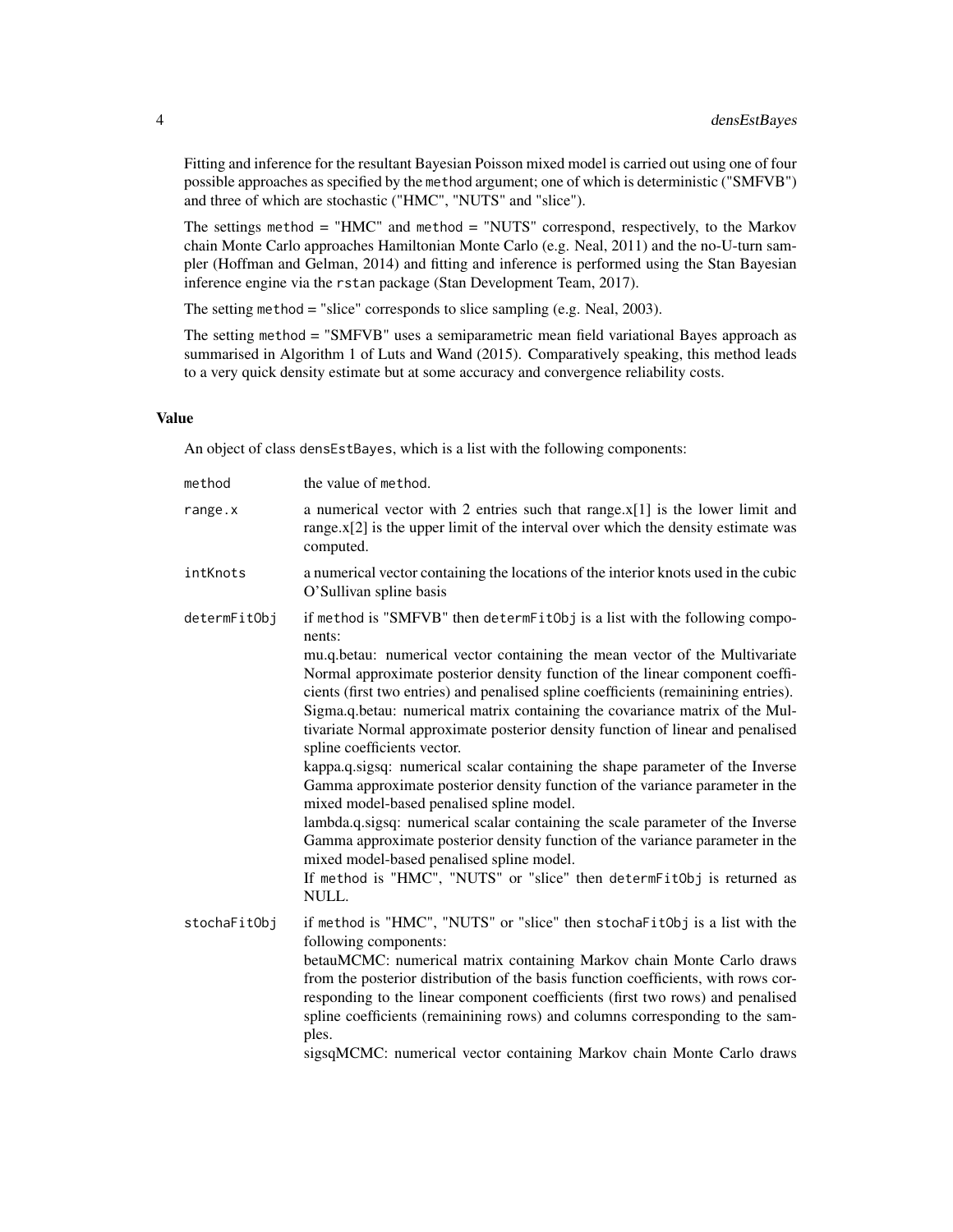|             | from the posterior distribution of the variance parameter in the mixed model-                                                                                |
|-------------|--------------------------------------------------------------------------------------------------------------------------------------------------------------|
|             | based penalised spline model.                                                                                                                                |
|             | If method is "SMFVB" then stochafitObj is returned as NULL.                                                                                                  |
| xname       | A character string that matches the x object. For example, if the call to densEstBayes()<br>is dest <-densEstBayes(alexandrina) then xname is "alexandrina". |
| sampHexTran | Sample hexiles of the transformed input data to be used for possible checking<br>Markov chains Monte Carlo samples.                                          |

#### Author(s)

Matt P. Wand <matt.wand@uts.edu.au>

#### References

Eilers, P.H.C. and Marx, B.D. (1996). Flexible smoothing with B-splines and penalties (with discussion). *Statistical Science*, 11, 89-121.

Hoffman, M.D. and Gelman, A. (2014). The no-U-turn sampler: adaptively setting path lengths in Hamiltonian Monte Carlo. *Journal of Machine Learning Research*, 15, 1593-1623.

Minka, T. (2005). Divergence measures and message passing. *Microsoft Research Technical Report Series*, MSR-TR-2005-173, 1-17.

Luts, J. and Wand, M.P. (2015). Variational inference for count response semiparametric regression. *Bayesian Analysis*, 10, 991-1023.

Neal, R. (2003). Slice sampling (with discussion). *The Annals of Statistics*, 31, 705-767.

Neal, R. (2011). MCMC using Hamiltonian dynamics. In *Handbook of Markov Chain Monte Carlo*, eds. S. Brooks, A. Gelman, G.L. Jones and X.-L. Meng. Boca Raton, Florida: Chapman & Hall/CRC Press.

Stan Development Team. (2020). *Stan Modeling Language User's Guide and Reference Manual*, <https://mc-stan.org>.

Wainwright, M.J. and Jordan, M.I. (2008). Graphical models, exponential families, and variational inference. *Foundations and Trends in Machine Learning*, 1, 1-305.

Wand, M.P. and Yu, J.C.F. (2020). Density estimation via Bayesian inference engines. Submitted.

```
library(densEstBayes) ; set.seed(1)
x \leq -rMarronWand(1000,8)
dest <- densEstBayes(x,method = "SMFVB")
plot(dest); rug(x, col = "dodgerblue", quiet = TRUE)xg <- seq(-3,3,length = 1001)
trueDensg <- dMarronWand(xg,8)
lines(xg,trueDensg,col = "indianred3")
if (require("rstan"))
{
   dest <- densEstBayes(x,method = "NUTS")
   plot(dest) ; rug(x,col = "dodgerblue")
   xg <- seq(-3,3,length = 1001)
```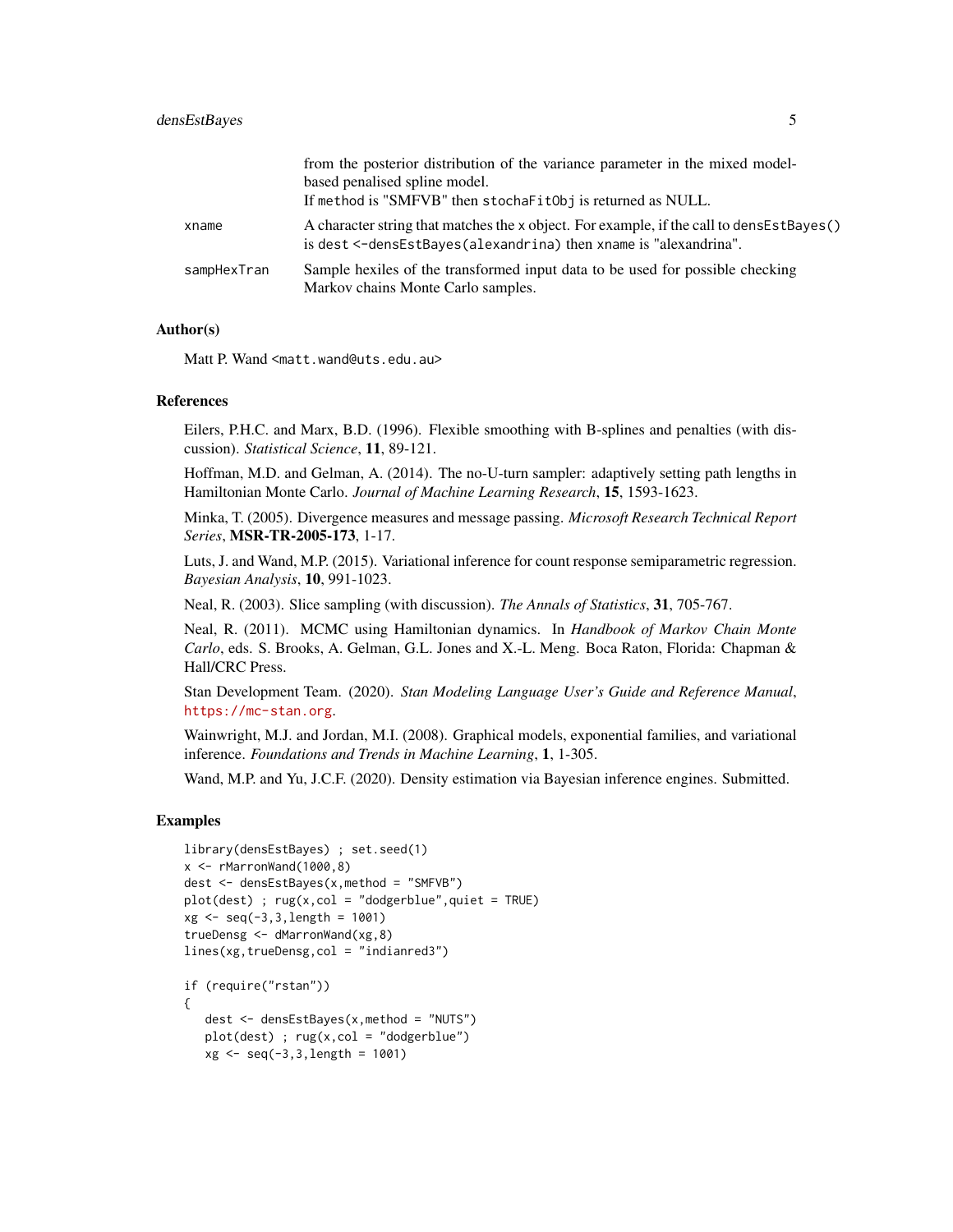```
trueDensg <- dMarronWand(xg,8)
  lines(xg,trueDensg,col = "indianred3")
}
```
densEstBayes.control *Controlling density estimation via Bayesian inference engines*

#### Description

Function for optional use in calls to densEstBayes() to control convergence values and other specifications for density estimation using Bayesian inference engines.

#### Usage

```
densEstBayes.control(range.x = NULL,numBins = 401,numBasis = 50,sigmabeta = 1e5,
                     ssigma = 1000,convToler = 1e-5,maxIter = 500,nWarm = NULL,
                     nkept = NULL, nThin = 1, msgCode = 1)
```
## Arguments

| range.x   | A two-component array such that the density estimate is obtained over the in-<br>terval between range. $x[1]$ and range. $x[2]$ . The default value of range. $x[1]$ is<br>$1.05*min(x)-0.05*max(x)$ and the default value of range.x[2] is $1.05*max(x)$ -<br>$0.05*min(x)$ .                                                 |
|-----------|--------------------------------------------------------------------------------------------------------------------------------------------------------------------------------------------------------------------------------------------------------------------------------------------------------------------------------|
| numBins   | The number of bins used for binning of the data. The default is 401.                                                                                                                                                                                                                                                           |
| numBasis  | The number of cubic O'Sullivan spline basis functions. The default is 50.                                                                                                                                                                                                                                                      |
| sigmabeta | The prior standard deviation of the fixed effects coefficients corresponding to<br>the linear component of the fit. The default is 100000.                                                                                                                                                                                     |
| ssigma    | The prior scale parameter of the standard deviation parameter. The default is<br>1000.                                                                                                                                                                                                                                         |
| convToler | The convergence tolerance value used for determination of convergence of when<br>the method is semiparametric mean field variational Bayes. Convergence is<br>deemed to have occured when the relative change in the q-density expectation<br>of the reciprocal variance parameter is below convToler. The default is 0.00001. |
| maxIter   | The maximum number of iterations when the method is mean field variational<br>Bayes. The default is 500.                                                                                                                                                                                                                       |
| nWarm     | The size of the Markov chain Monte Carlo warmup, a positive integer, when the<br>method is Markov chain Monte Carlo. The default for method = "HMC" and<br>method = "NUTS" is $1000$ and the default for method = "slice" is $100$ .                                                                                           |
| nKept     | The size of the kept Markov chain Monte Carlo samples, a positive integer, when<br>the method is Markov chain Monte Carlo. The default is 1000.                                                                                                                                                                                |
| nThin     | The thinning factor for the kept Markov chain Monte Carlo samples, a positive<br>integer, when the method is Markov chain Monte Carlo. The default is 1.                                                                                                                                                                       |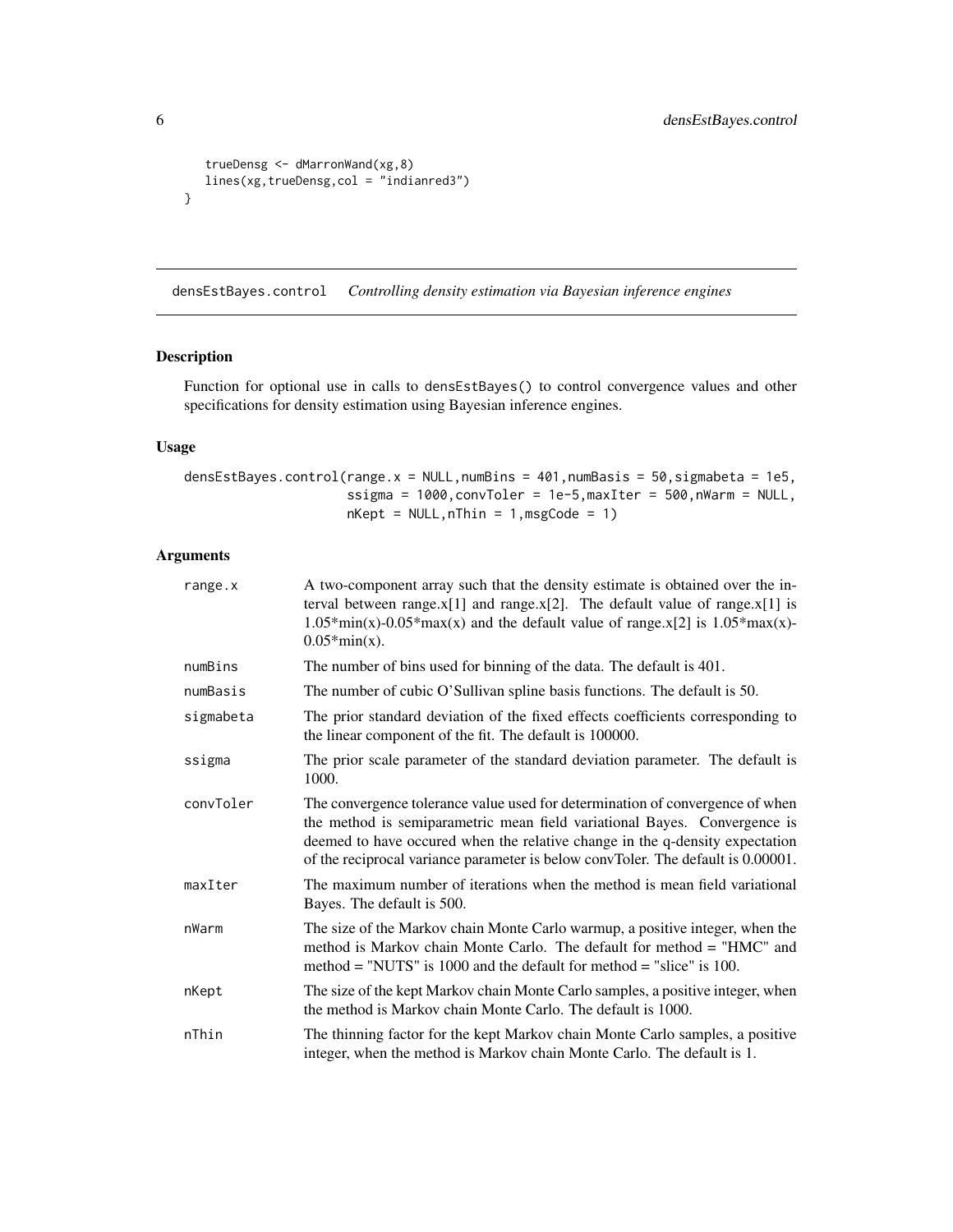<span id="page-6-0"></span>msgCode Code for the nature of progress messages printed to the screen when the method is either "HMC", "NUTS" or "sl ice". If msgCode=0 then no progress messages are printed. If msgCode=1 then a messages printed each time approximately each 10% of the sampling is completed. If msgCode=2 then a messages printed each time approximately each 10% of the sampling is completed. The default is 1.

#### Value

A list containing values of each of the fifteen control parameters, packaged to supply the control argument to densEstBayes. The values for densEstBayes.control can be specified in the call to densEstBayes.

#### Author(s)

Matt P. Wand <matt.wand@uts.edu.au>

#### References

Wand, M.P. and Yu, J.C.F. (2020). Density estimation via Bayesian inference engines. Submitted.

#### Examples

```
library(densEstBayes) ; set.seed(1)
x \leq -rMarronWand(1000,8)
dest <- densEstBayes(x,method = "SMFVB")
plot(dest) ; rug(x,col="dodgerblue",quiet = TRUE)
xg \leq -\text{seq}(-3,3,\text{length} = 1001)trueDensg <- dMarronWand(xg,8)
lines(xg,trueDensg,col = "indianred3")
# Now modify some of the control values:
destControlled <- densEstBayes(x,method = "SMFVB",control = densEstBayes.control(numBins = 201,
                            numBasis = 35, sigmabeta = 1000, ssigma = 100, convToler = 1e-4))
plot(destControlled) ; rug(x,col = "dodgerblue",quiet = TRUE)
lines(xg,trueDensg,col = "indianred3")
```
densEstBayesVignette *Display the package's vignette.*

#### Description

The vignette of the densEstBayes package is displayed using the default PDF file browser. It provides a detailed description of use of the package for Bayesian density estimation.

#### Usage

```
densEstBayesVignette()
```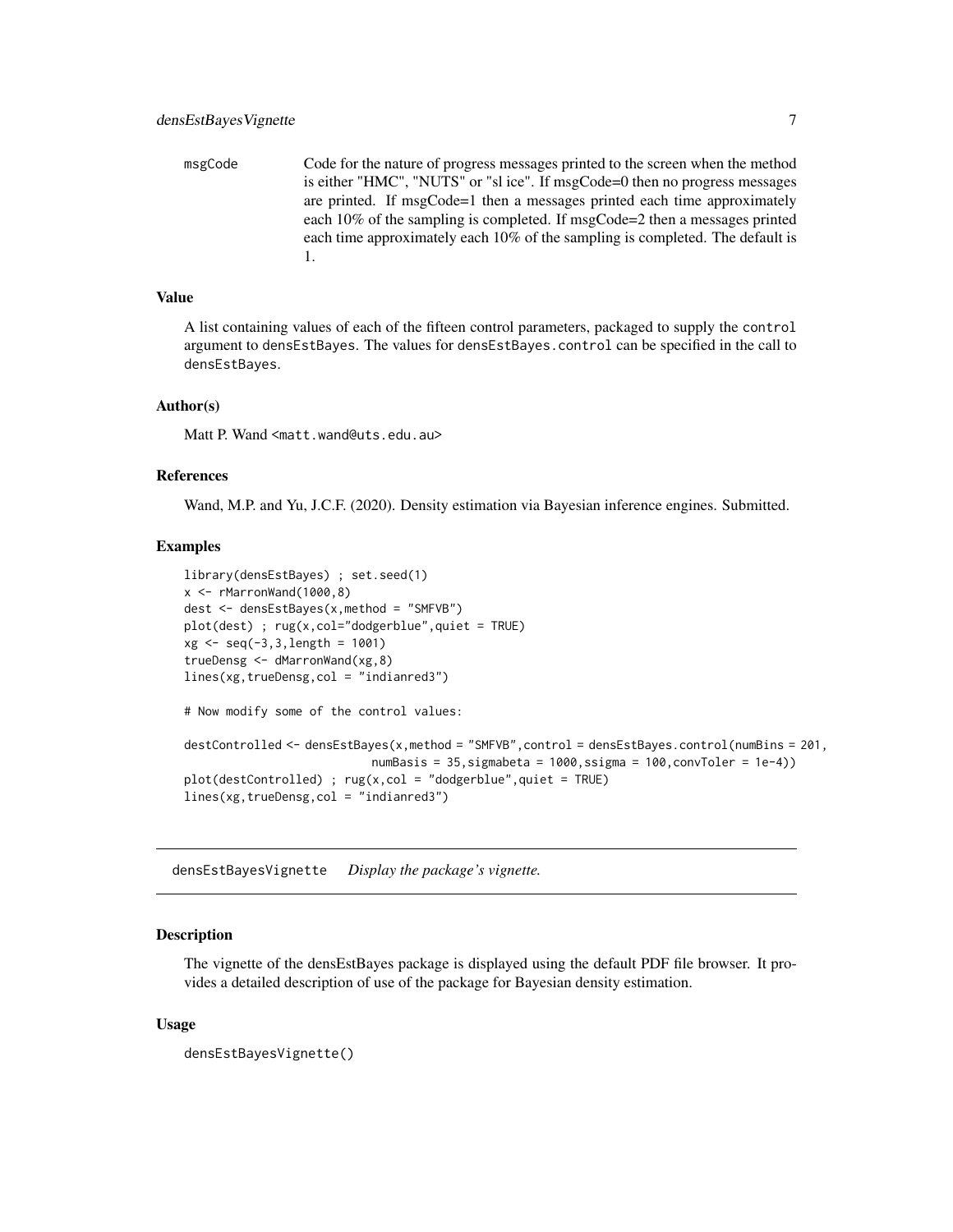#### <span id="page-7-0"></span>Author(s)

Matt P. Wand <matt.wand@uts.edu.au>

#### Examples

```
densEstBayesVignette()
```
dMarronWand *Marron and Wand density function*

## Description

Returns ordinates of a member of the family of Normal Mixture density functions devised in Marron and Wand (1992).

#### Usage

```
dMarronWand(x,densNum,drv)
```
#### Arguments

| X.      | Vector of abscissae values.                                                                                                                                  |
|---------|--------------------------------------------------------------------------------------------------------------------------------------------------------------|
| densNum | An integer between 1 and 15 that specifies the density function according to<br>Table 1 of Marron and Wand (1992).                                           |
| drv     | Either -1,0,1,2 depending on the order of the derivative required, with $drv = -1$<br>corresponding to the anti-derivative. The default value is $drv = 0$ . |

# Author(s)

Matt P. Wand <matt.wand@uts.edu.au>

#### References

Marron, J.S. and Wand, M.P. (1992). Exact mean integrated squared error. *The Annals of Statistics*, 20, 712-736.

```
library(densEstBayes)
xg \le -\text{seq}(-3,3,\text{length} = 1001)densg <- dMarronWand(xg,8)
plot(xg,densg,type = "l")
```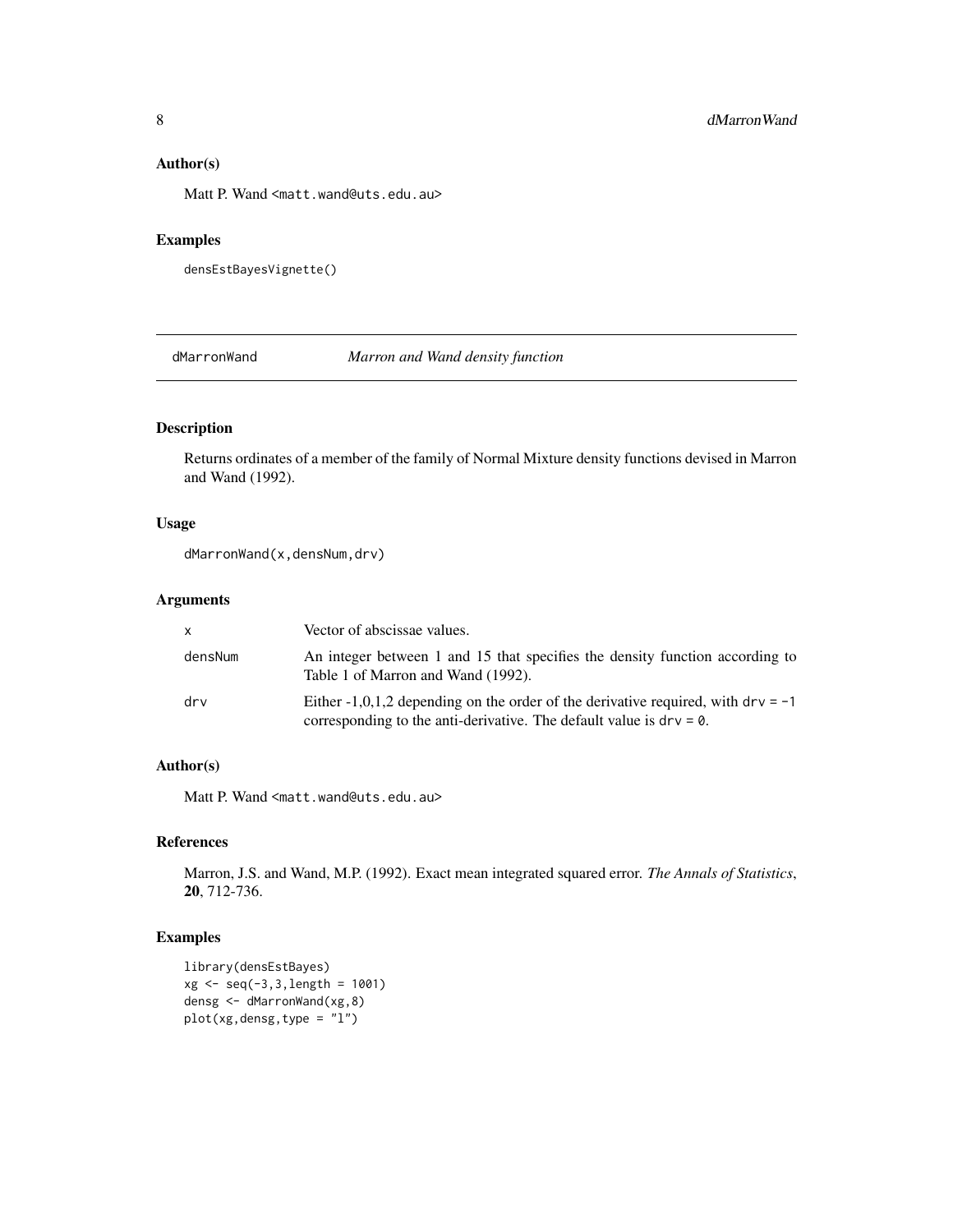<span id="page-8-0"></span>

#### Description

The incomeUK numeric vector has 7,201 incomes of United Kingdom citizens for the year 1975. The data have been divided by average income.

#### Usage

```
data(incomeUK)
```
#### Format

Each entry of the numeric vector is the ratio of the income of a British citizen and the average income of the sample.

#### Source

The Economic and Social Research Council Data Archive at the University of Essex, United Kingdom, Family Expenditure Survey, Annual Tapes, 1968-1983, Department of Employment, Statistics Division, Her Majesty's Stationery Office, London.

```
library(densEstBayes)
data(incomeUK)
hist(incomeUK,breaks = 100,col = "gold")
# Obtain and plot ordinary density estimate:
dest <- densEstBayes(incomeUK,method = "SMFVB",
                     control = denseStBayes.control(range.x = c(0,4)))plot(dest,xlab = "income (multiple of average income)")
rug(incomeUK,col = "dodgerblue",quiet = TRUE)
# Now obtain and plot improved density estimate using log transformation:
destlogScale <- densEstBayes(log(incomeUK),method = "SMFVB",
                          control = densEstBayes.control(range.x = c(-3,1.2)))
plotVecs <- plot(destlogScale,plotIt = FALSE)
xLogScaleg <- plotVecs$xg
densLowLogScaleg <- plotVecs$densLowg
densEstLogScaleg <- plotVecs$densEstg
densUppLogScaleg <- plotVecs$densUppg
xg <- exp(xLogScaleg)
densLowg <- densLowLogScaleg/xg
densEstg <- densEstLogScaleg/xg
densUppg <- densUppLogScaleg/xg
```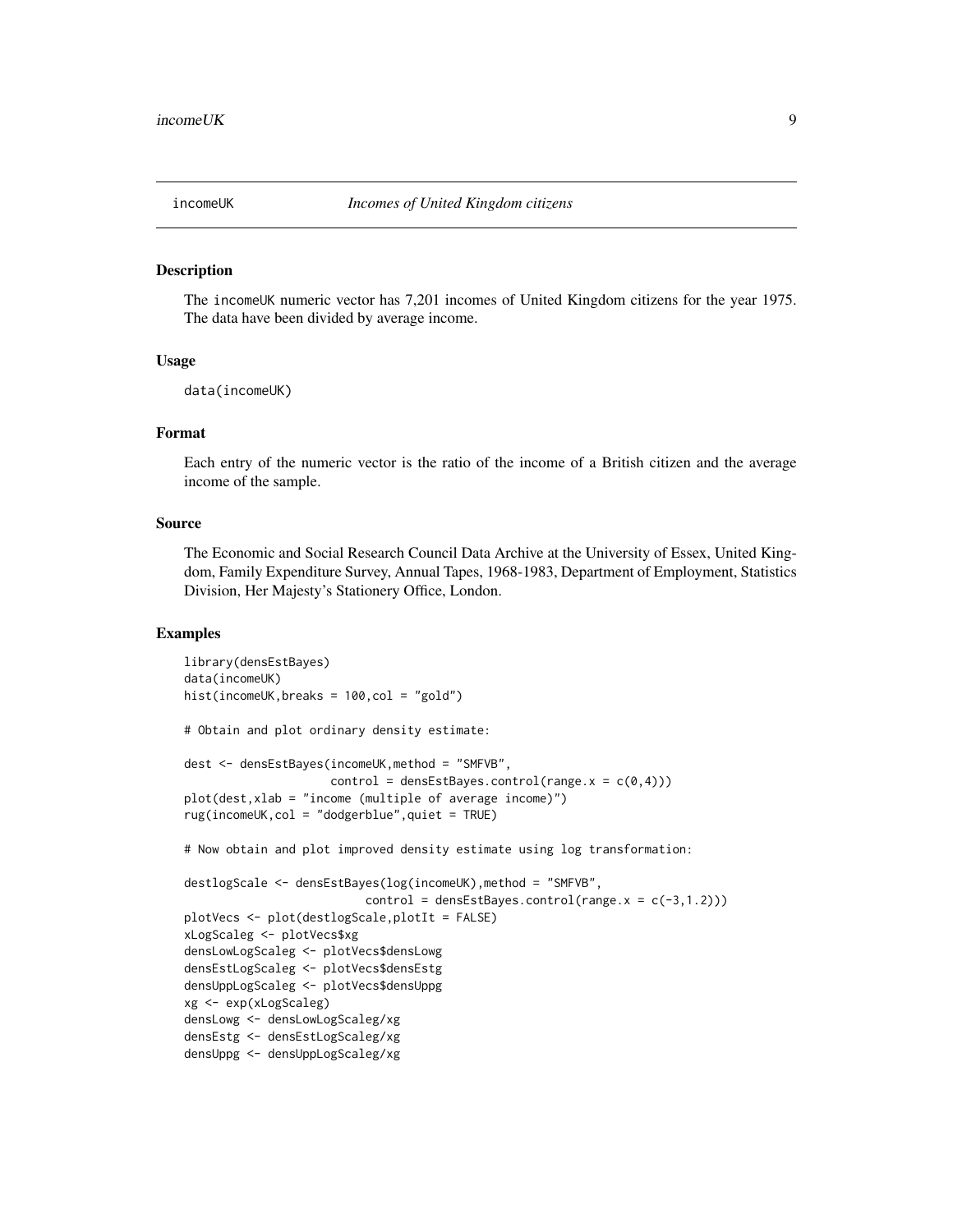```
plot(0,xlim = range(xg),ylim = range(c(densLowg,densUppg)),type = "n",bty = "l",
     xlab = "income (multiple of average income)",ylab = "density")
polygon(c(xg,rev(xg)),c(densLowg,rev(densUppg)),
       col="palegreen",border = FALSE)
lines(xg,densEstg,col = "darkgreen",lwd = 2)
abline(0,0,col = "slateblue")
rug(incomeUK,col = "dodgerblue",quiet = TRUE)
```
OldFaithful2011 *Intervals between geyser eruptions*

#### Description

The OldFaithful2011 array has time interval between eruptions (minutes) for all 3,507 eruptions of the Old Faithful Geyser (Yellowstone National Park, U.S.A.) in the year 2011.

#### Usage

```
data(OldFaithful2011)
```
#### Format

Each entry of the array is the time interval in minutes between each geyser eruption in chronological order.

#### Source

The Geyser Observation and Study Association (www.geyserstudy.org).

```
library(densEstBayes) ; data(OldFaithful2011)
hist(OldFaithful2011,breaks = 25,col = "gold",
     xlab = "time interval between geyser eruptions (minutes)")
dest <- densEstBayes(OldFaithful2011,method="SMFVB")
plot(dest,xlab = "time interval between geyser eruptions (minutes)")
rug(OldFaithful2011,col = "dodgerblue",quiet = TRUE)
```
<span id="page-9-0"></span>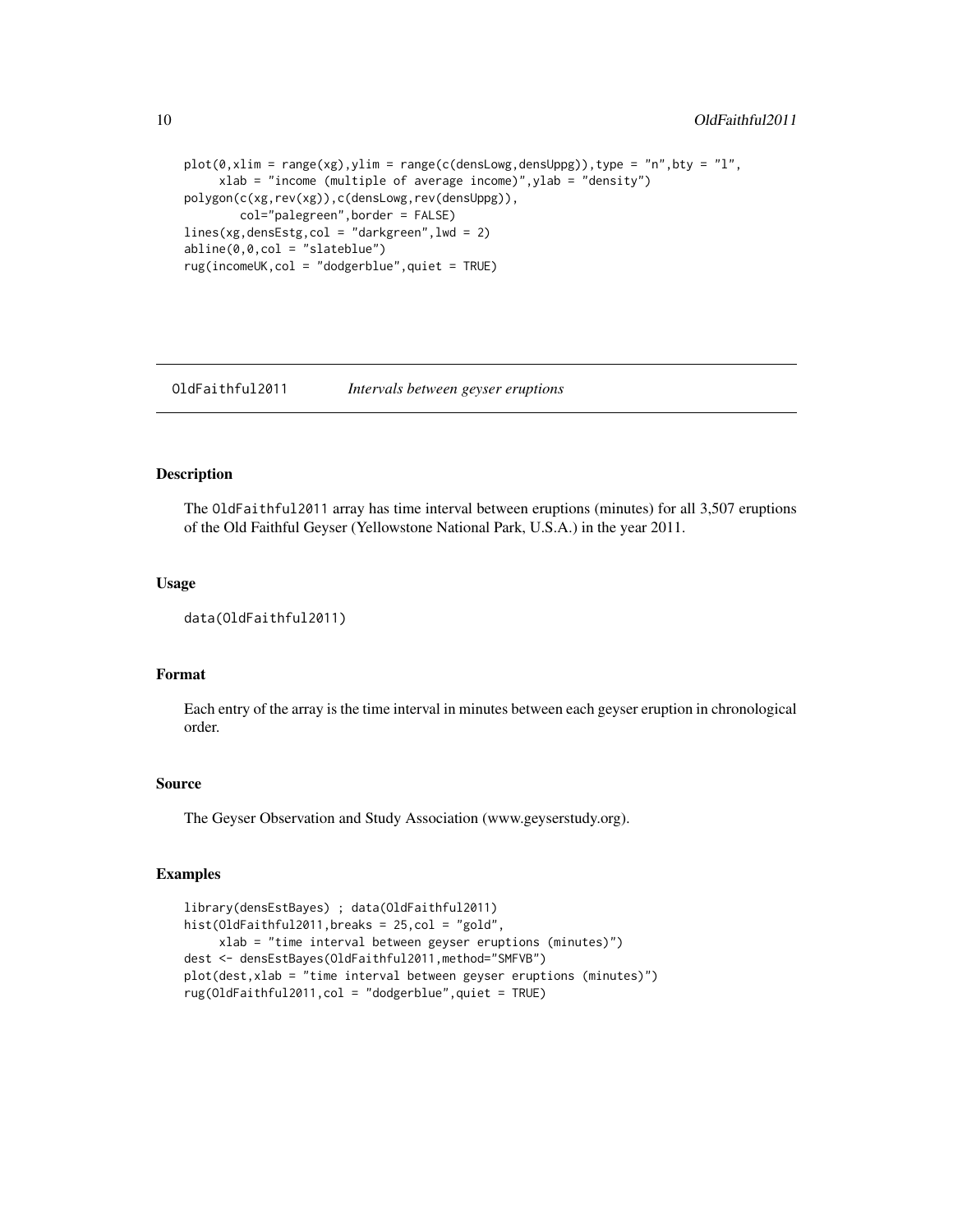<span id="page-10-0"></span>plot.densEstBayes *Plot the Bayesian density estimate from a* densEstBayes() *fit*

### Description

The estimated density function obtained via densEstBayes is plotted.

### Usage

```
## S3 method for class 'densEstBayes'
plot(x,plotIt=TRUE,credLev=0.95,gridSize=1001,varBand=TRUE,
                         shade=TRUE,estCol="darkgreen",varBandCol=NULL,
                   axisCol="slateblue",add=FALSE,lwd=2,xlab=NULL,ylab=NULL,...)
```
# Arguments

| X          | A densEstBayes() fit object.                                                                                                                                                                                                                                                                                                                                              |
|------------|---------------------------------------------------------------------------------------------------------------------------------------------------------------------------------------------------------------------------------------------------------------------------------------------------------------------------------------------------------------------------|
| plotIt     | Boolean flag:<br>$TRUE = plot$ the density estimate and return nothing (the default)<br>$FALSE = do not plot the density estimate and, instead, return a list contain-$<br>ing an equally-spaced grid of abscissae values and three grids of ordinate val-<br>ues corresponding to the estimate and lower and uppwer limits of pointwise<br>$(100*{\rm credLev})\%$ sets. |
| credLev    | The number between 0 and 1 such that the credible interval band has $(100*{\rm credLev})\%$<br>approximate pointwise coverage. The default value is 0.95.                                                                                                                                                                                                                 |
| gridSize   | The number of grid points used to display the density estimate curve and the<br>pointwise credible interval band. The default value is 1001.                                                                                                                                                                                                                              |
| varBand    | Boolean flag:<br>TRUE = add a pointwise approximate $(100*{\text{credLev}})\%$ credible set variability<br>band (the default)<br>$FALSE = only plot the density estimate, without a variability band.$                                                                                                                                                                    |
| shade      | Boolean flag:<br>$TRUE = display$ the variability band using shading (the default)<br>$FALSE = display the variability band using dashed curves.$                                                                                                                                                                                                                         |
| estCol     | Colour of the density estimate curve. The default value is "darkgreen".                                                                                                                                                                                                                                                                                                   |
| varBandCol | Colour of the pointwise credible interval variability band. If shade=TRUE then<br>the default value is "palegreen". If shade=FALSE then the default value is<br>estCol.                                                                                                                                                                                                   |
| axisCol    | colour of the horizontal axis. The default value is "slateblue".                                                                                                                                                                                                                                                                                                          |
| add        | Boolean flag:<br>$TRUE = add$ the density estimate curve(s) to an existing plot<br>$FALSE = create$ a new plot for display of the density estimate (the default).                                                                                                                                                                                                         |
| lwd        | A positive integer indicating the line width of plotted curves. The default value<br>is $2$ .                                                                                                                                                                                                                                                                             |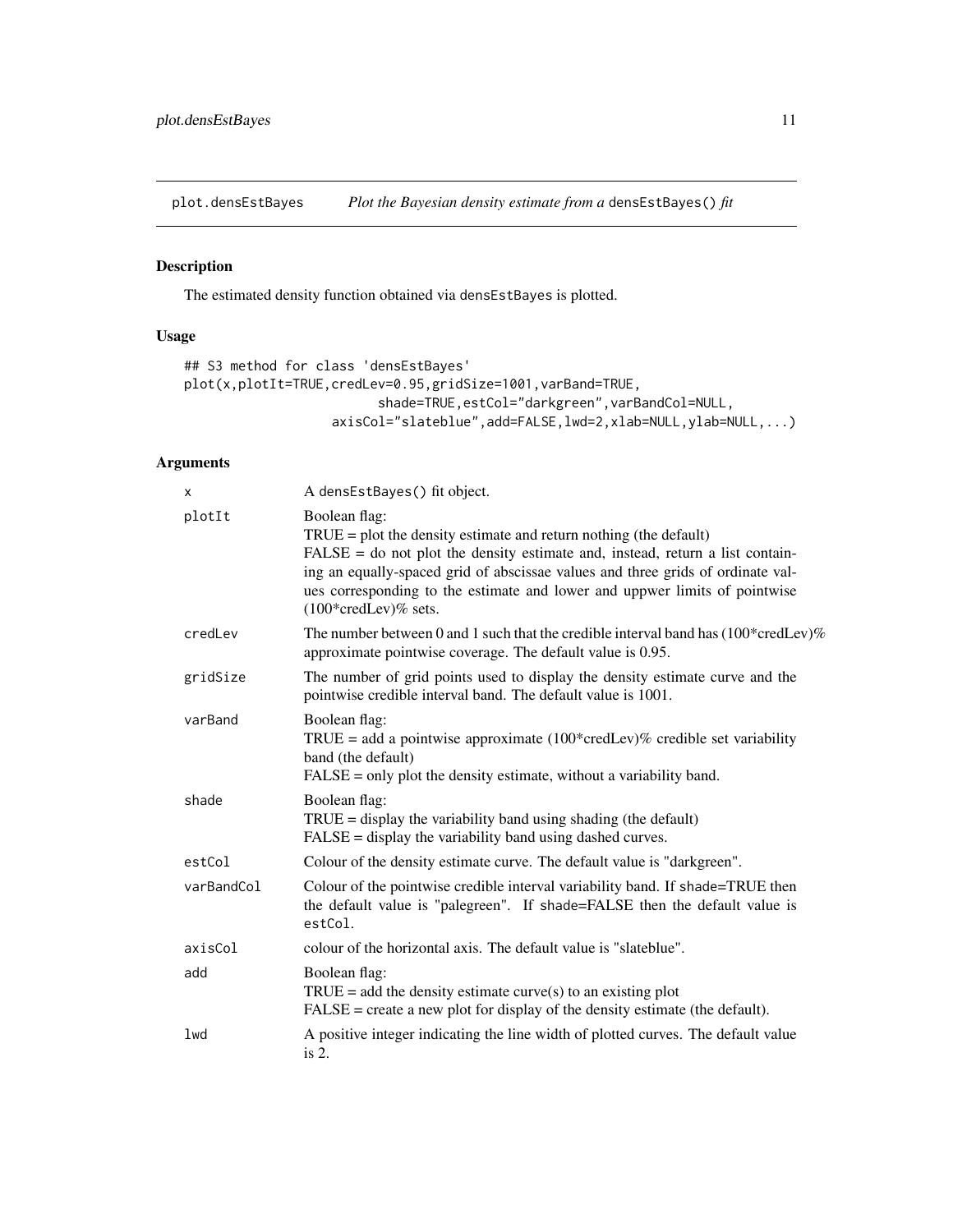| xlab                    | A character string spedifying the horizontal axis label. |
|-------------------------|----------------------------------------------------------|
| vlab                    | A character string specifying the vertical axis label.   |
| $\cdot$ $\cdot$ $\cdot$ | Place-holder for other graphical parameters.             |

#### Value

If plotIt=TRUE then a plot is produced on the current device and no numerical values are returned. If plotIt=FALSE then a list is returned with the following components:

| xg       | numerical vector of abscissae values                                                                                                               |
|----------|----------------------------------------------------------------------------------------------------------------------------------------------------|
| densEstg | numerical vector of ordinate values corresponding to the density estimate                                                                          |
| densLowg | numerical vector of ordinate values corresponding to the lower limits of the<br>pointwise approximate (100*credLev)% credible set variability band |
| densUppg | numerical vector of ordinate values corresponding to the upper limits of the<br>pointwise approximate (100*credLev)% credible set variability band |

#### Author(s)

Matt P. Wand <matt.wand@uts.edu.au>

```
library(densEstBayes) ; data(OldFaithful2011)
# Obtain a density estimate for the `OldFaithful2011' data:
dest <- densEstBayes(OldFaithful2011,method = "SMFVB")
# Plot the density estimate using default settings:
plot(dest,xlab = "time interval between geyser eruptions (minutes)")
rug(jitter(OldFaithful2011,amount=0.2),col = "dodgerblue")
# Plot the density estimate with some user-specified settings:
plot(dest,credLev = 0.999,estCol = "purple",
    varBandCol = "pink",axisCol = "navy",
     xlab = "time interval between geyser eruptions (minutes)")
rug(jitter(OldFaithful2011,amount= 0.2),col = "darkkhaki")
# Plot the density estimate as a black and white line plot:
plot(dest,estCol = "black",shade = FALSE,axisCol = "black",
     xlab = "time interval between geyser eruptions (minutes)")
rug(jitter(OldFaithful2011,amount = 0.2))
```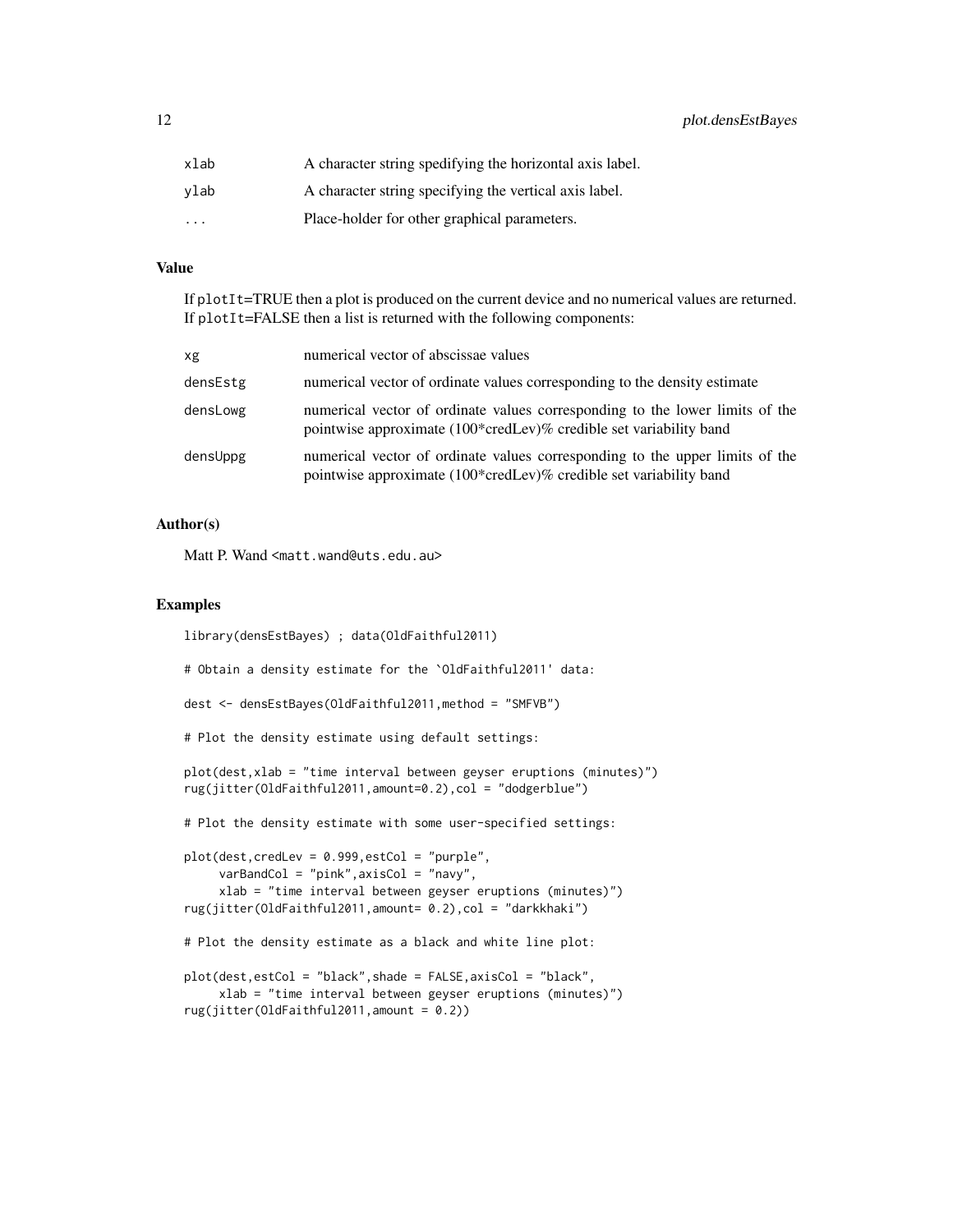<span id="page-12-0"></span>predict.densEstBayes *Obtain the Bayesian density estimate from a* densEstBayes() *fit at new abscissae*

# Description

Values of the estimated density function, obtained via densEstBayes, are computed for new abscissae.

#### Usage

```
## S3 method for class 'densEstBayes'
predict(object,newdata,cred.fit = FALSE,credLev = 0.95,...)
```
### Arguments

| object   | A densEstBayes() fit object.                                                                                                                                                                                  |
|----------|---------------------------------------------------------------------------------------------------------------------------------------------------------------------------------------------------------------|
| newdata  | A numerical vector of abscissae values.                                                                                                                                                                       |
| cred.fit | Boolean flag:<br>TRUE = compute the lower and upper limits of $(100^* \text{credLev})\%$ pointwise cred-<br>ible intervals at 'newdata',<br>$FALSE = do not computer credible interval limits (the default).$ |
| credLev  | number between 0 and 1 such that the credible interval band has $(100*{\rm credLev})\%$<br>approximate coverage. The default value is 0.95.                                                                   |
| $\cdots$ | A place-holder for other prediction parameters.                                                                                                                                                               |

#### Value

A list is returned with the following components:

| fit         | numerical vector of ordinate values corresponding to the density estimate.                                                                          |
|-------------|-----------------------------------------------------------------------------------------------------------------------------------------------------|
| credLow.fit | numerical vector of ordinate values corresponding to the lower limits of the<br>pointwise approximate (100*credLev)% credible set variability band. |
| credUpp.fit | numerical vector of ordinate values corresponding to the upper limits of the<br>pointwise approximate (100*credLev)% credible set variability band. |

# Author(s)

Matt P. Wand <matt.wand@uts.edu.au>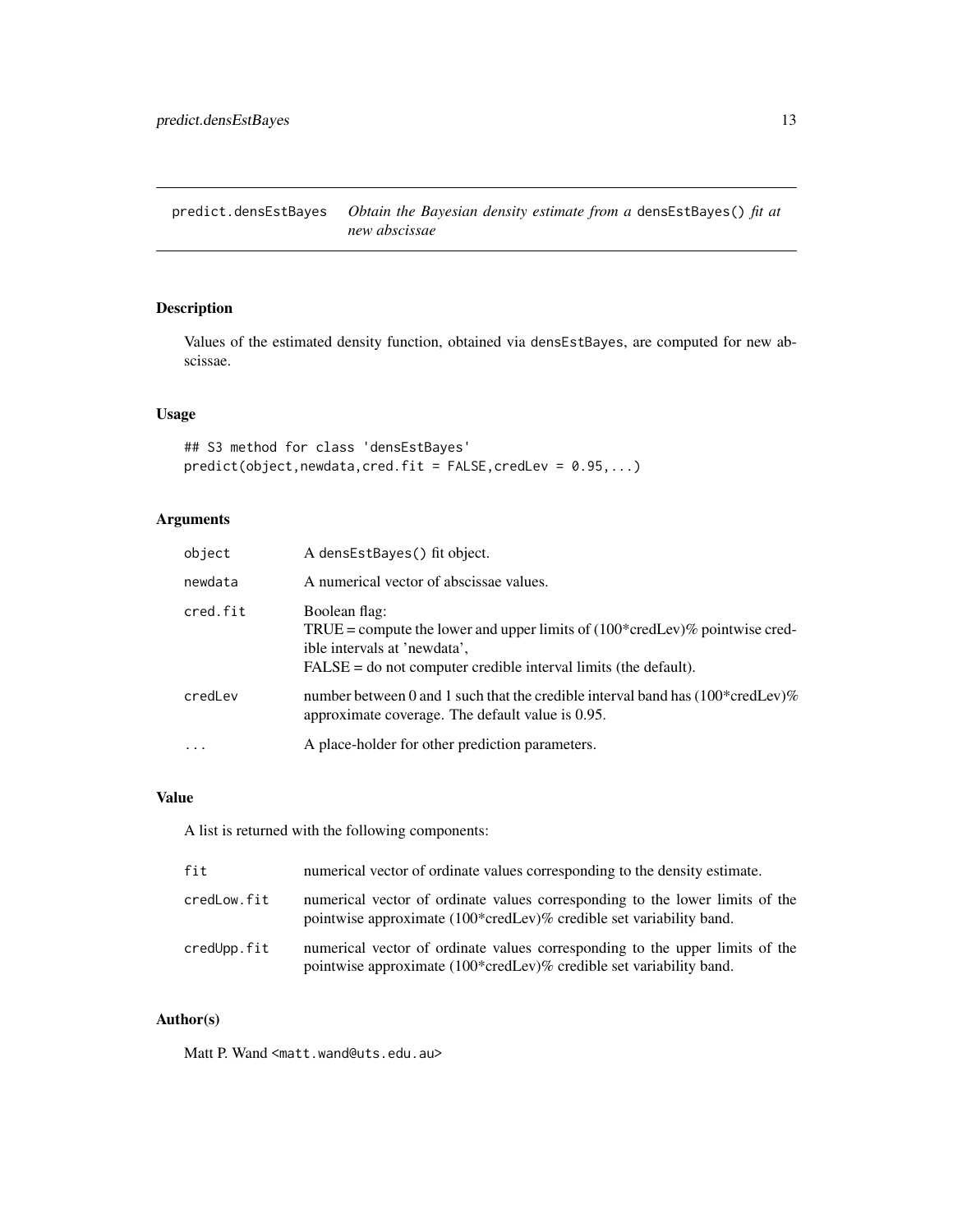#### Examples

```
library(densEstBayes) ; data(OldFaithful2011)
# Obtain a density estimate for the `OldFaithful2011' data:
dest <- densEstBayes(OldFaithful2011,method = "SMFVB")
# Plot the density estimate:
plot(dest,xlab = "time interval between geyser eruptions (minutes)")
rug(jitter(OldFaithful2011,amount = 0.2),col = "dodgerblue")
# Obtain predictions at 60,70,80,90,100 and 110 seconds and
# add to them plot:
newdataVec <- seq(60,110,by = 10)
predictObj <- predict(det, newdata = newdataVec, cred.fit = TRUE)print(predictObj$fit)
points(newdataVec,predictObj$fit,col = "blue")
# Print and add to the plot the lower and upper limits of
# the pointwise 95% credible intervals:
print(predictObj$credLow.fit)
print(predictObj$credUpp.fit)
points(newdataVec,predictObj$credLow.fit,col = "red")
points(newdataVec,predictObj$credUpp.fit,col = "red")
```
rMarronWand *Marron and Wand random sample*

#### Description

Returns a random sample from a member of the family of Normal Mixture density functions devised in Marron and Wand (1992).

#### Usage

rMarronWand(n,densNum)

#### **Arguments**

|         | The sample size, which is a positive integer.                                                                      |
|---------|--------------------------------------------------------------------------------------------------------------------|
| densNum | An integer between 1 and 15 that specifies the density function according to<br>Table 1 of Marron and Wand (1992). |

#### Author(s)

Matt P. Wand <matt.wand@uts.edu.au>

<span id="page-13-0"></span>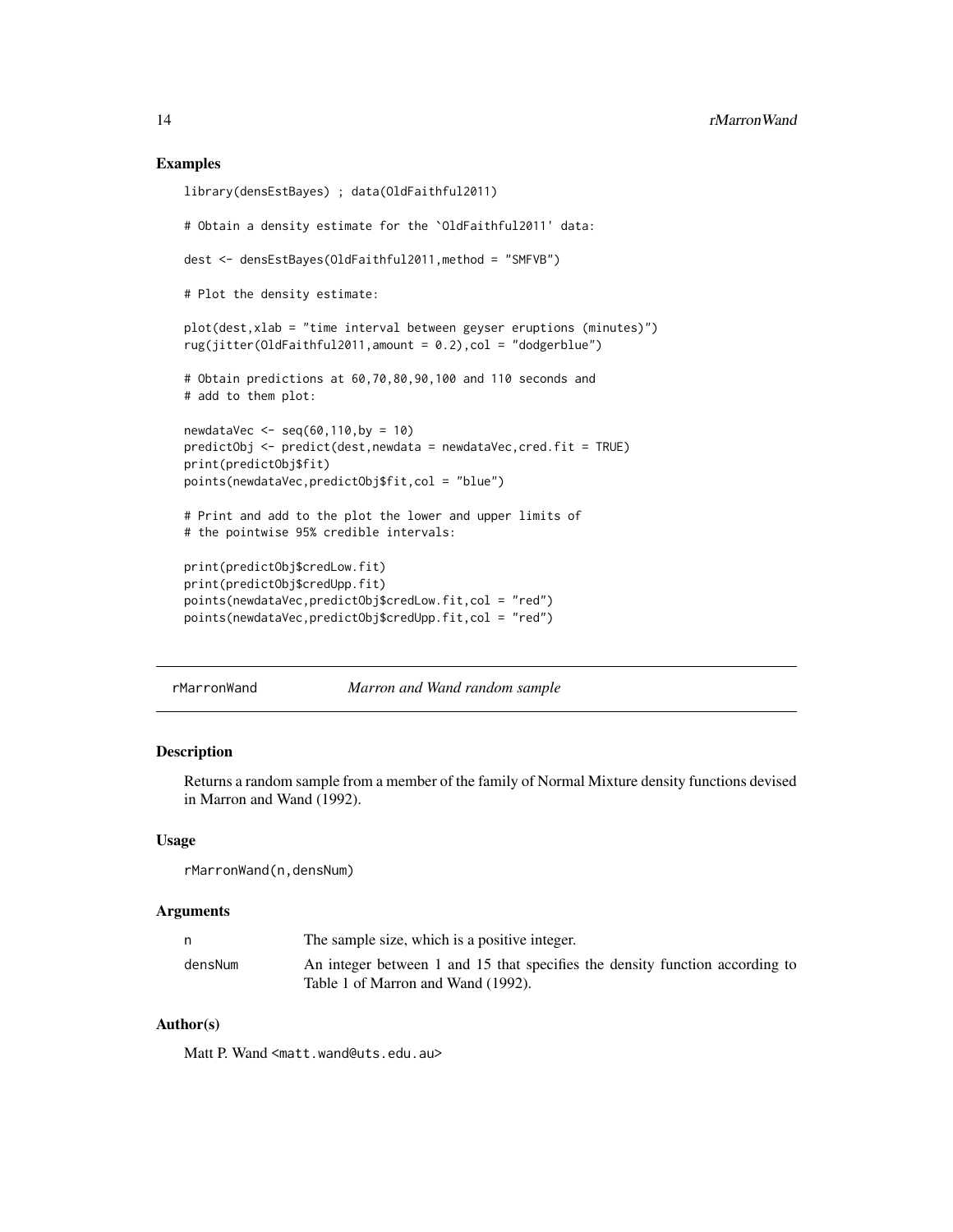# rMarronWand 15

# References

Marron, J.S. and Wand, M.P. (1992). Exact mean integrated squared error. *The Annals of Statistics*, 20, 712-736.

# Examples

library(densEstBayes) x <- rMarronWand(1000,8) hist(x, breaks =  $50$ , col = "gold") dest <- densEstBayes(x,method = "SMFVB") plot(dest) ; rug(x,col = "dodgerblue",quiet = TRUE)